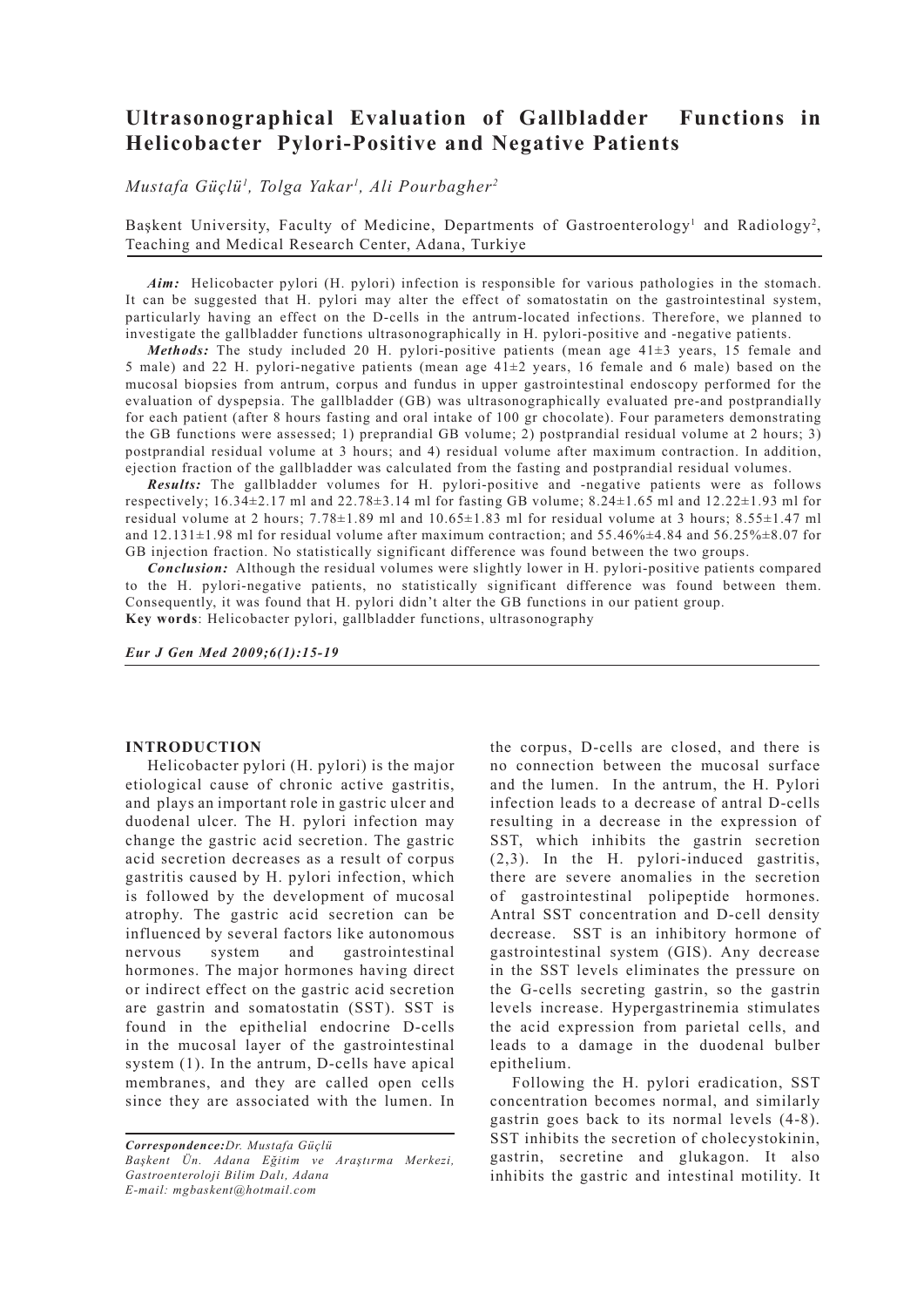|                             | H. pylori-positive<br>(n:20) | H. pylori-negative<br>(n:22) |
|-----------------------------|------------------------------|------------------------------|
| Mean age (years), (Range)   | $41\pm3(16-65)$              | $41\pm2(15-70)$              |
| Female/Male                 | 15/5                         | 16/6                         |
| Fasting GB volume (ml)      | $16.34 \pm 2.17$             | $22.78 \pm 3.14$             |
| <b>GB</b> ejection fraction | 55.46±4.84                   | $56.25 \pm 8.07$             |

**Table 1. Characteristics of H. pylori-positive and H. pylori-negative patient groups and mean of ultrasonographical measurements** 

*GB: Gallbladder, \* : Not-significant*

can be expected that H. pylori may have an effect on the gallbladder functions due to both its association with low levels of B12 and its decreasing effect on SST concentration by influencing the gastric D-cells. The relation between H. pylori and gallbladder functions are not well known yet. The present study aimed to evaluate the GB functions and contractility using ultrasonography (US) in H. pylori-positive and negative patients, and to assess the extent of the impairment.

## **MATERIAL AND METHOD**

The study included 20 H. pylori-positive patients (mean age 41±3 years, 15 female and 5 male) and 22 H. pylori-negative patients (mean age 41±2 years, 16 female and 6 male) with a body mass index less than 30, diagnosed on the basis of the mucosal biopsies from antrum, corpus and fundus in upper gastrointestinal endoscopy performed for the evaluation of dyspepsia. All volunteers gave their written and informed consent to participate in the protocol, which had been approved by the Medical Ethics Committee of the Academic Medical Center of Baskent University. The patients with diabetes mellitus, hepatitis, biliary colic, any history of gastrointestinal surgery, chronic renal failure, chronic liver disease, diagnosis of autonomous neuropathy and systemic disease were excluded. Seventy-two hours before the study, all medications were discontinued. All cases underwent US in the morning after one-night fasting. During the US analysis, a Philips HDI 5000 equipment and a 3.25-5 MHz transducer were employed. During the fasting period, the morphology, wall thickness, lumen of the gallbladder were evaluated as well as the liver and the intraand extra-hepatic biliary tracts. The cases with thickened biliary wall, stone, debris, polyp or cholesterol crystals in the lumen were excluded. After measuring the fasting width, length and depth of the gallbladder, all cases received orally a standard 100 gr chocolate

(528 kcal; 58% carbohydrates, 35% fat, 4.5% protein). Postprandially at 120 and 180 minutes, the three dimensional measurements of the gallbladder were repeated, and from these measurements fasting volume, residual volume at 2 and 3 hours, maximum residual volume, maximum contraction period and ejection fraction were calculated. The lowest postprandial volume of the gallbladder was accepted as the maximum residual volume. Due to its elliptical appearance, the ellipsoid formula  $[V = \pi/6$  (width x lenght x depth)] was used for calculating the volume. For the assessment of GB ejection fraction, formulation of fasting volume – maximum residual volume/fasting volume x 100 was used (9).

#### *Statistical analysis*

Student's t test was used to determine and compare the differences between the two groups. The results were obtained as mean  $\pm$  SD. Of the results, only the ones with a p value less than 0.05 were found significant. Data were analyzed using the SPSS for Windows (version 9.05; SPSS, Inc., Chicago, Illinois, USA).

#### **RESULTS**

The study included 20 H. pylori-positive patients (mean age  $41\pm3$  years, 15 female and 5 male) and 22 H. pylori-negative patients (mean age  $41\pm2$  years, 16 female and 6 male). In H. pylori-positive and -negative patients, the volumes were found as follows respectively; 16.34±2.17 ml and 22.78±3.14 ml for fasting GB volume; 8.24±1.65 ml and 12.22±1.93 ml for residual volume at postprandial 2 hours; 7.78±1.89 ml and 10.65±1.83 ml for residual volume at postprandial 3 hours:  $8.55 \pm 1.47$ ml and  $12.131 \pm 1.98$  ml for residual volume after maximum contraction; and 55.46%±4.84 and 56.25%±8.07 for GB ejection fraction (Table 1). The volumes of fasting GB and postprandial 2 and 3 hours were slightly lower in H. pylori- positive patient group compared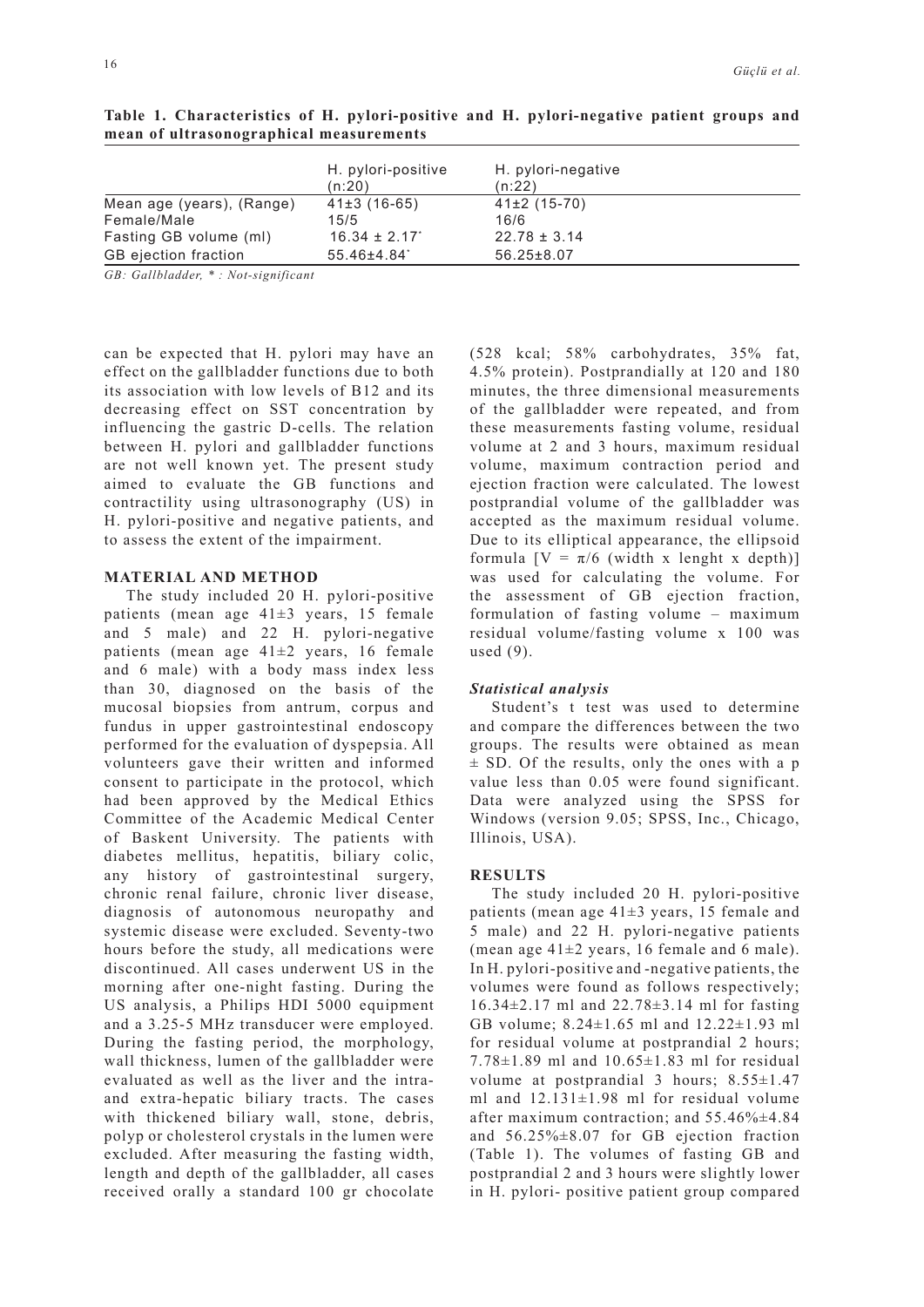to H. pylori-negative patient group. However, for all parameters compared between the two groups, no statistically significant difference was found.

## **DISCUSSION**

The patients infected with H. pylori had a decrease in the antral SST concentrations as well as in the SST levels of gastric fluid (3). The H. pylori infection changes the concentration of regulatory peptides such as SST, gastrin and cholecystokinin in the gastric mucosa (10). SST is the major inhibitory hormone of GIS. The role of GB dismotility and GB hypomotility, particularly on the formation of gallstone is well known. Although many GIS hormones have an influence on the GB functions, among all the most important ones are mainly cholecystokinin (CCK), secretine, gastrin and glucagon. SST is the main inhibitory peptide of GIS. A study compared the serum gastrin and SST concentrations in 37 H. Pyloripositive and 29 H. Pylori-negative cases. The serum gastrin level was higher in H. pyloripositive patients compared to H. pylorinegative cases, however in H. pylori-positive patients particularly with duodenal ulcer, the serum SST levels were found significantly lower than the levels in patients without duodenal ulcer (1,11). This study shows that H. pylori infection suppresses SST secretion (1).

There is a possibility of abnormal functioning in the organs, which were influenced by the autonomous nervous system and CKK hormones. Therefore, some abnormalities can be expected in other organs influenced by the same systems as well (12,13). The autonomous nervous system and CCK play a major role in the GB discharge and normal functioning (14). The regulation of GB functions is under the control of autonomous nervous system and hormones (15,16). The cholinergic system helps in the continuity of GB tonus between the eating and digestion periods as well as GB contractions occurring after the meals (15). GB functions are impaired in diabetes mellitus patients with autonomous neuropathy and in postvagotomic subjects (17,18). In a study it was shown that abnormal vagal functions have an effect on the gastrointestinal tract, and it is likely to see abnormalities of GB functions in those patients (19).

It has been demonstrated that the discharging functions are damaged in subjects who developed diabetes-induced autonomous

neuropathy or underwent vagotomy (17,18). As it is well known, the regulation of GB functions are under the control of neuroendocrine hormones such as cholinergic system and CCK. While the autonomous nervous system, i.e. the cholinergic system helps the contraction of the gallbladder during eating and digestion, it also provides maintenance of the biliary tonus during the period between the meals (17,18). Usually GB discharge is under both neural and hormonal control. For biliary flow, the GB contraction is accompanied by the relaxation of Oddi sphincter, and GB discharge can be impaired by any abnormality in any of them (15).

In order to mention any GB dysfunctioning, the ejection fraction must be decreased 40% according to the Rome criteria 1998 (20). In the present study, no significant difference was found between H. Pylori-positive and –negative patients in the GB ejection fractions, and values were within the normal range. These results demonstrate that there is no difference between H. Pylori-positive and negative patients in terms of the GB functions.

However, in the present study it was found that the H. pylori infection didn't affect the GB functions. So our findings indirectly show that the GB functions are damaged neither by the systemic effect of SST nor the autonomous neuropathy possibly due to lack of vitamin B12 in the H. pylori infection.

H. pylori DNA is common in the gallbladder of patients with gallstone, however it may not play a remarkable role in the formation of gallstones alone. In recent studies about the effect of H. pylori on the gallstones and gallbladder, H. pylori DNA was detected in the GB tissue, formation of gallstone and biliary content of H. pylori (21). Therefore, Helicobacter is thought to be associated with cholecystitis and cholecystolithiasis (21). In recent years, it has been suggested that Helicobacter species can be colonized in the biliary system, it can play a role in the pathogenesis of hepatobiliary cancer and it can change the kinetics of biliary system cells (22).

CCK also plays a major role in the postprandial motor activity just like it does in the GB functions. In patients with duodenal ulcer, it is likely to occur some abnormalities in the gastric motor activity. In the present study, which evaluated the GB functions between H. pylori-positive and negative patients, no relation was found between fasting GB volume, GB volumes at 120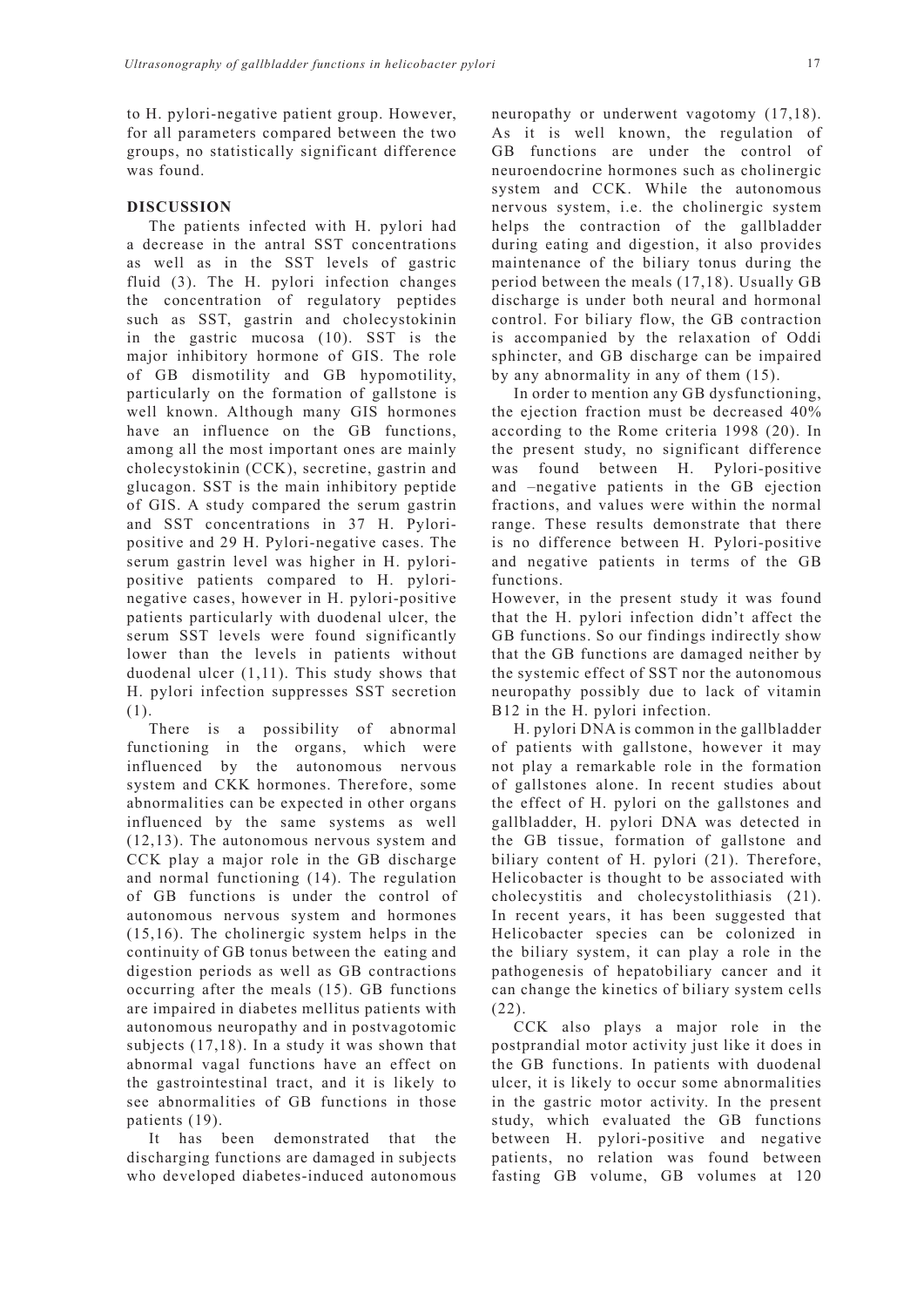and 180 minutes and GB ejection fractions. However, a slight reduction was observed in the GB functions of H. pylori-positive patients.

To our knowledge, the only study, which investigated H. pylori and GB functions was carried out by Marzio L et al and they have found no significant difference between H. pylori-positive and negative patients given oral 340 kcal in dyspeptic patients (23). In our study, GB functions with higher calories (528 kcal) and longer periods (180 minutes) were evaluated, however no significant difference was found between GB functions and GB ejection fractions in H. pylori-positive and -negative patients, which is also supporting the study by Marzio L et al.

In conclusion, our study suggest that there is no relation between H. pylori status and GB functions evaluated the US. To obtain more data on the effects of H. pylori on GB functions further studies including casecontrols are needed.

### **REFERENCES**

- 1. Mihaljevic S, Katicic M, Karner I. The influence of Helicobacter pylori infection on gastrin and somatostatin values present in serum. Hepatogastroenterology 2000;47(35):1482-4
- 2. Chayvialle JA, Descos F, Bernard C, Martin A, Barbe C, Partensky C. Somatostatin in mucosa of stomach and duodenum in gastroduodenal disease. Gastroenterology 1978;75:13-9
- 3. Kaneko H, Nakada K, Mitsuma T, et al. Helicobacter pylori infection induces adecrease in immunoreactivesomatostatin concentration of human stomach. Dig Dis Sci 1992;37:409-16
- 4. Kaneko H, Konagaya T, Kusugami K. Helicobacter pylori and gut hormones J Gastroenterol 2002;37(2):77-86
- 5. Zavros Y, Rieder G, Ferguson A, Samuelson LC, Merchant JL. Hypergastrinemia in response to gastric inflammation suppresses somatostatin. Am J Physiol Gastrointest Liver Physiol 2002;282(1):G175-83
- 6. Yamamoto S, Kaneko H, Konagaya T, et al. Interactions among gastric somatostatin, interleukin-8 and mucosal inflammation in Helicobacter pylori-positive peptic ulcer. patients. Helicobacter 2001;6(2): 136-45
- 7. Tzaneva M. Light and electron microscopic immunohistochemical investigation on G and D cells in antral

mucosa in Helicobacter pylori-related gastritis.Exp Toxicol Pathol 2001;52(6): 523-8

- 8. Mihaljevic S,Katicic M, Karner I, Vuksic-Mihaljevic Z, Dmitrovic B, Ivandic A. The influence of Helicobacter pylori infection on gastrin and somatostatin values present in serum. Hepatogastroenterology 2000;47(35): 1482-4
- 9. Dodds WJ, Groh WJ, Darweesh RMA, et al. Sonographic measurement of gallbladder volume. Radiology 1985;145: 1009-11
- 10. Verhulst ML, Hopman WP, Peters WH, Jansen JB. Effects of Helicobacter pylori infection on endocrine and exocrine mucosal functions in the upper gastrointestinal tract. Scand J Gastroenterol Suppl 2000;232:21-31
- 11. Gur G, Boyacioglu S, Gul C et al. Impact of Helicobacter pylori infection on serum gastrin in haemodialysis patients. Nephrol Dial Transplant 1999;14(11): 2688-91
- 12. Sood GK, Baijal SS, Lahoti D, Broor SL. Abnormal gallbladder function in patients with irritable bowel syndrome. Am J Gastroenterol 1993;88(9):1387-90
- 13. Keshavarzian A, Anagnostides A, Chadwick VS. Gallbladder function in irritable bowel syndrome. J Clin Gastroenterol 1987;3:366 (letter)
- 14. Everson GT. Gallbladder function in gallstone disease. Gastroenterol Clin North Am 1991; 20:85-110
- 15. Fisher RS, Rock E, Malmud LS. Cholinergic effects on gallbladder emptying in humans. Gastroenterology 1985;89:716-22
- 16. Ellenbogen S, Jenkins SA,Grime JS, et al. Preduodenal mechanisms in initiating gallbladder emptying in man. Br J Surg 1988; 75:940-5
- 17. Stone BG, Gavaler SJ, Helle HS, et al. Impairment of gallbladder emptying in diabetes mellitus. Gastroenterolgy 1989;95: 170-6
- 18. Fagerberg S, Grevsten S, Johansson H. Vagotomy and gallbladder function. Gut 1970;11:789-92
- 19. Snape WJ Jr. Irritable colon syndrome: Pathogenesis of functional bowel disease. New York: Planum 1989;227
- 20. Corazziari E, Shatter EA, Hogan WJ, Sherman S, Toouli J. Functional disorders of the biliary tract and pancreas. Gut 1999;45 (supp II):1148-54